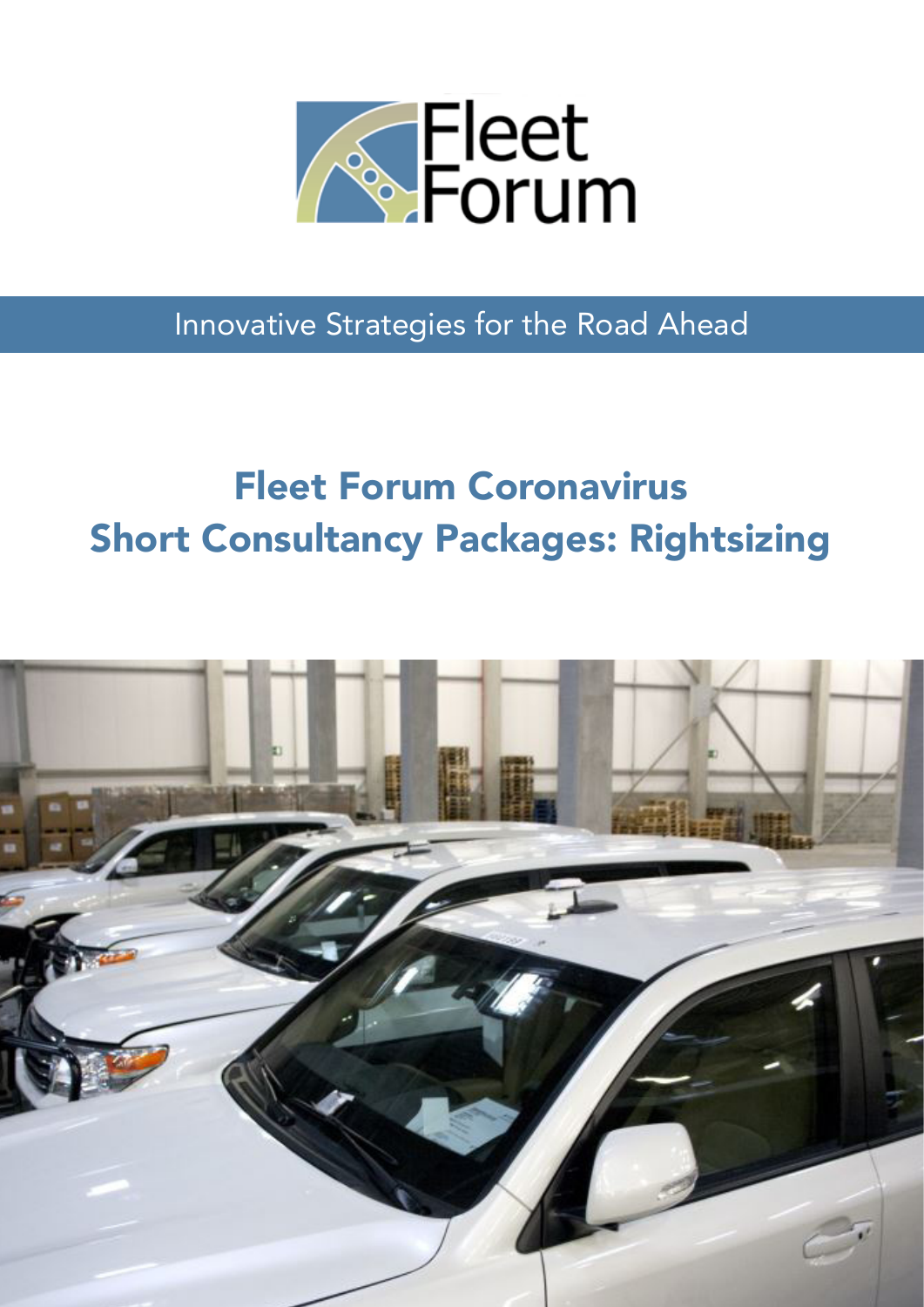

## Now is the time to right size your fleet. Work together with Fleet Forum to save costs now and ensure your fleet size fits post-Corona realities.

The Coronavirus pandemic has led to an increase in the number of people that work remotely. Experts from all over the world think that this way of working is here to stay and that post corona staff members will combine remote working with being in the workplace physically. Fleet is and will remain mission-critical but this will change the way we think about transport and transport needs, now and in the future. This is an excellent opportunity to work together with Fleet Forum to analyse your fleet size, identify how you can reduce and make your fleet fit for purpose post Corona.

Fleet Forum expert(s) will work together with you and your stakeholders remotely for three days to analyse the current fleet size and composition related to your fleet and to identify actions to ensure your fleet is rightsized and fit for purpose. The deliverable in this consultancy is to identify short and mid-term cost savings.

The deliverables will be presented in a slide deck.

"This session is not about counting vehicles only. We also got challenged to change our way of thinking about transport"

Fleet Forum will apply its 'learning approach'. We will not only endeavour to deliver tailor-made advice to the organisation's context and produce the consultancy deliverables, but also to:

- Engage the leadership of the organisation so that they feel ready to act upon the recommendations of the consultancy.
- Create a learning environment so that potential "implementers" can learn from our approach by experiencing what we do.

Fleet Forum will deploy the right experts for your challenge or opportunities, which means that you can tackle the challenge or seize the opportunity together with experts with different skill sets throughout the consultancy.